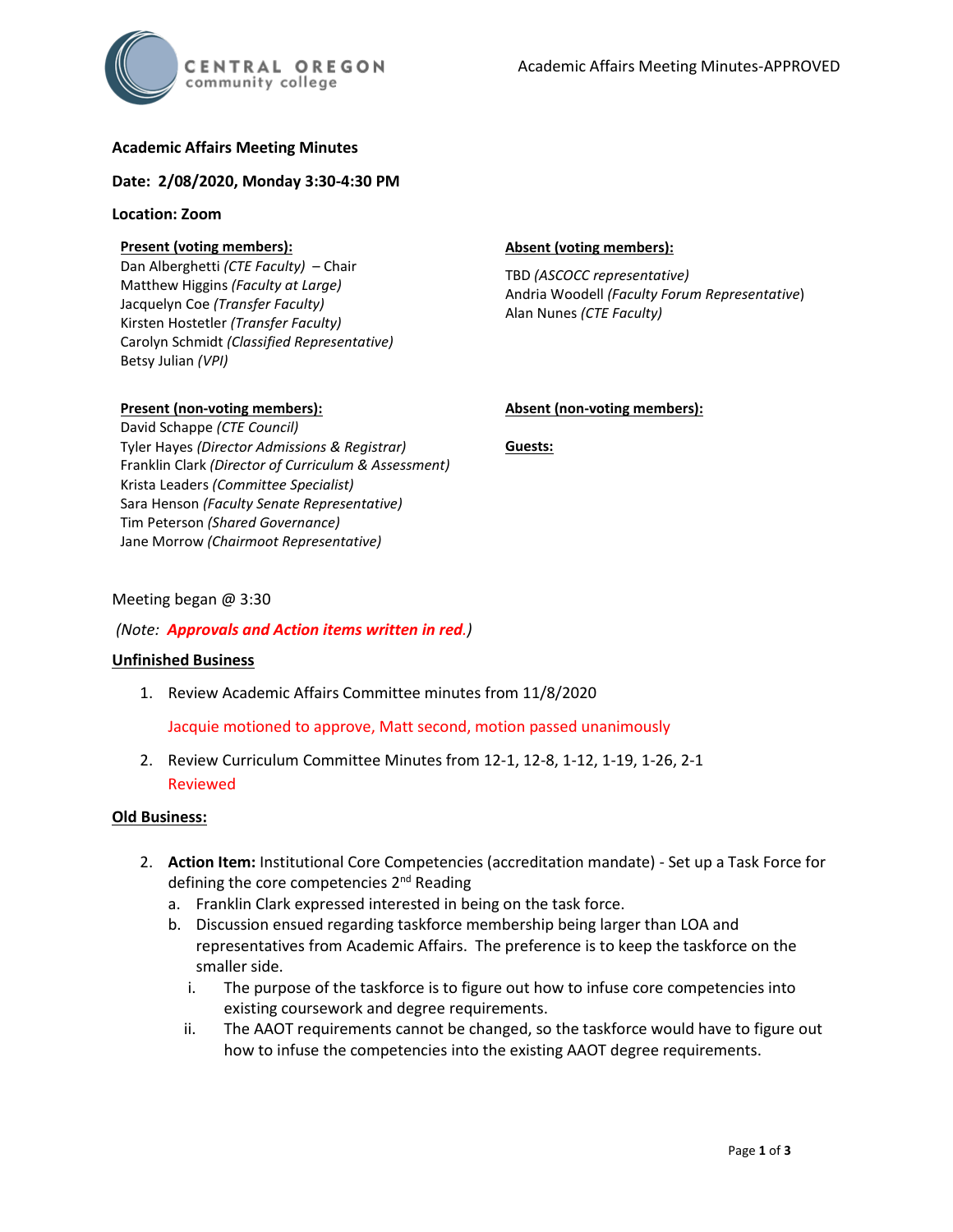

- iii. Adding an additional outcome to a general education requirement that meets the core competencies may require CTE programs to figure out a way to map to it within the program.
- iv. Taskforce will get widespread feedback from faculty.

Matt motioned to approve the formation of the taskforce, Betsy second. Motion passed unanimously.

## **New Business:**

- 3. **Information Item:** Major Transfer Map and Core Transfer Map Betsy Julian and Tyler Hayes
	- a. HB 2998 legislation intent is to streamline transfers between Oregon colleges and public universities.
	- b. HECC was directed to bring together community colleges and universities to establish some sort of statewide foundational curriculum through Core Transfer Maps and the Major Transfer Maps.
	- c. The intent is to help students to be able to find their path sooner and spend less time and money to get their degree.
	- d. Core Transfer Map Designed for students who do not have a specific direction for transfer, but can feel confident they have 30 credits completed when they transfer.
	- e. Major Transfer Map Designed as a path for students who are working towards a specific degree and will give them at the time of transfer 30 credits and they will be able to enter the university as a junior in their area of study.
	- f. Approved Major Transfer Maps are Elementary Education (AOT), Biology (AST), English (AAT).
		- i. Challenges are:
			- (1) No award definitions in the CCWD handbook for the AST degree or the AAT degree. There is no guidance or direction for the Registrar workgroup.
			- (2) Variations between degrees.
				- (a) Difficult to create a path for students.
			- (3) The state says the awards will guarantee their junior standing in their major once they transfer.
				- (a) Example: PSU Biology program may require a student to take statistics because the school's emphasis is traditional field based botany biology approach. UO Biology is more cellular molecular model and requires taking calculus. Depending on where a student transfers, they could potentially take the wrong set of math courses if the Major Transfer Map says the math focus is on statistics. Having only one transfer map for biology does not address the variations in Biology degrees between schools.
			- (4) COCC is reluctant to approve the degree maps for AST Biology and AAT English until the state defines the AAT and AST degrees.
	- g. The fact that Oregon does not have a unified college system complicates the process.
	- h. For the 2021-2022 catalog information regarding Core Transfer Maps and Major Transfer Maps will be added suggesting students asking their advisors for more information about the maps.